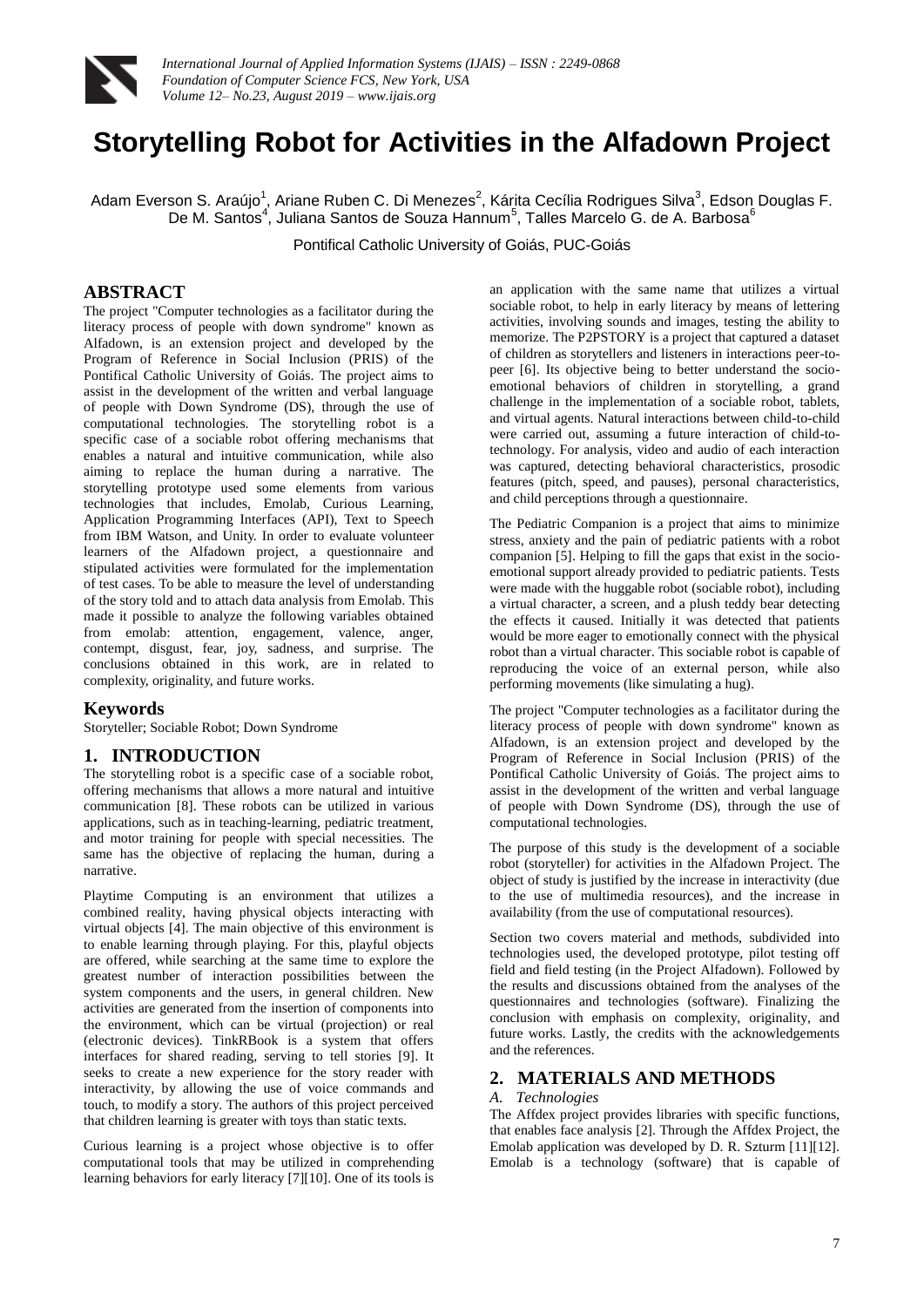

extracting expressions and emotions of present faces in recorded videos, camera captures and photos.

As shown in Fig. 1, when it detects a face it analyses the following variables: attention, engagement, valence (a measurement for how good or bad the experience was), anger, contempt, disgust, fear, joy, sadness, and surprise generating a respective value (within a range) for each variable. In this work, only previously recorded videos are used for analysis. Fig. 1 illustrates a screen prototype developed for the Emolab application, using libraries from the Affdex Project.



**Fig. 1 An image showing the analysis of expressions and emotions of a participant by using the Emolab application**

Curious Learning is an application used for early literacy [3]. The code is open source for developers and available in a GitHub [13] repository. Its graphic elements were used as the base application of the prototype.

The Application Programming Interface (API) Text to Speech (IBM Watson) is an API that converts text into speech, its package is available for use in a GitHub repository [14]. This work uses the Lite Plan that offers a free monthly conversion of 10,000 characters. There is also the Standard Plan that charges \$0.02 USD for every 1,000 characters used. The Speech Synthesis Markup Language (SSML) is used to transmit text for speech synthesis, and to accept punctual alterations in the form of audio return, adapting to certain text peculiarities such as pitch, speed, amplitude, pauses, and classification of specific cases [1].

Unity is a useful application in maintaining and integrating miscellaneous packages. Allowing the manipulation of open source code projects [13], and executing them in the Android platform together with packages from the Text to Speech API [14]. In addition, for programming it uses the Integrated Development Environment (IDE) Microsoft Visual Studio.

#### *B. Prototype*

In this work, the base application uses graphic elements from the Curious Learning Project. Using its interfaces from the virtual sociable robot as background expanding possibilities by bringing a more playful environment. Fig. 2 demonstrates the scenario, where the monster represents a virtual sociable robot.

To utilize the functionalities of the API text to Speech, a button and textbox interface was used as seen in Fig. 2, including the API configuration for the selected Portuguese language. Since multiple devices were used, an account was created for each device with the available API and with their

own credentials. In Fig. 2, the credentials are covered by a black stripe to avoid compromising the applications integrity.

The Unity platform was used to integrate all the packages [13][14], graphics editing, enabling electronic keys from the API, and to extend the Microsoft Visual Studio IDE used in coding for the C Sharp (C#) language.

## *C. Tests*

After obtaining the parents or legal representative authorization, through the signed Free and Informed Consent Term (TCLE), testing began for the volunteer learners with SD. The tests were performed individually and in reserved rooms.

In initial testing, the software narrated the story "The Little Red Hen", with the support of an illustrative video. Afterwards, monitors evaluated the level of understanding of the story from the volunteer learners with SD, by means of a request for the individual to say what happened in the addressed story. In addition, questions about the presented story from the software would be asked in order to evaluate the volunteer comprehension.

In the second moment, the illustrated video is captured again. However, the narrator of the story "The Little Red Hen" is a human being. This way the monitors can reevaluate the level of understanding of the story, with a human as the narrator while following the same criteria of evaluation as previously.

In the third and last moment, videos were analyzed using Emolab, extracting data and filtering the most accurate ones for a better analysis. Thus, generating several varied results searching to explain the phenomena that occurred.

It is worth noting that to perform the tests, a pilot testing was first conducted off field, without the physical sociable robot, to estimate the amount of time and of possible unforeseen events during testing. Images of the scenario from the perspective of both the monitor and participant is demonstrated in Fig 3.



**Fig. 2 Storytelling Software and a snip of code responsible for the functionality of the API Text to Speech**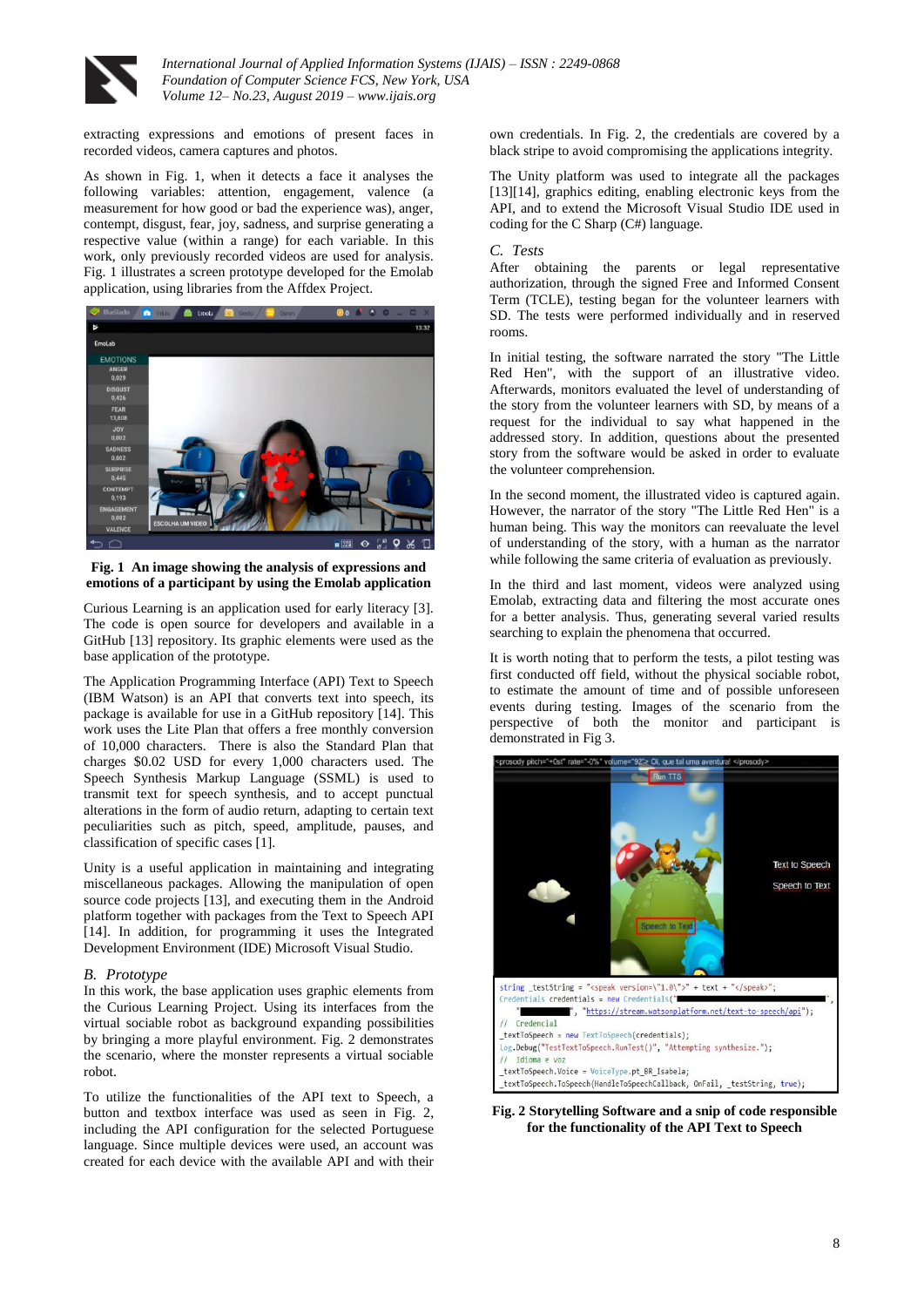



#### **Fig. 3 Pilot testing scenario, tests carried outside of the Project AlfadownAfter concluding all the preliminary tests, the field testing in the Project Alfadown was carried out and Fig. 4 illustrates the testing environment**

The equipment used for testing included two computers, one containing the storytelling software, and the other with an illustrative presentation of the story through slides shown by a projector. A speaker was used to enable a higher volume for the story teller, and a webcam for video capture. Lastly, an illustrative table that brings a playful environment and a plush chicken on top of the speakers, simulating a physical sociable robot.



**Fig 4 Testing environment in the Project Alfadown**

Fig 4 shows a participant watching a story, first the story is told by the software. Afterwards, the story is told by a human. The black stripe on the participants face is to help maintain their integrity. The computer next to the illustrated table, contains the storyteller software.

The questionnaire shown in Fig. 5 is a document that serves to measure the level of understanding of the story told and to attach data from the Emolab (Affdex) analysis. The objective of the questionnaire is to evaluate the participants, that are scored by the monitors Ariane and Kárita in two separate stages. After the software tells a story, and after the human retells the story. The scoring levels are shown in Fig. 5, the black stripe over the student's name is to help maintain their integrity.

| <b>PUC</b>                                | eedical Engineering and<br><b>Embedded Systems Group</b>                                 |  |
|-------------------------------------------|------------------------------------------------------------------------------------------|--|
| Questionário                              |                                                                                          |  |
|                                           | Critério de Seleção: Crianças com maior nível cognitivo                                  |  |
| Data do teste: $71/1$                     |                                                                                          |  |
| Nome do Aluno:                            |                                                                                          |  |
| Data de Nascimento:  }                    | 199.1                                                                                    |  |
| Idade: $23$                               |                                                                                          |  |
| Nome da história: A Galinha Ruiva         |                                                                                          |  |
|                                           | Níveis de compreensão: (Com a voz do software)                                           |  |
| A Ótima                                   |                                                                                          |  |
| () Boa                                    |                                                                                          |  |
| () Baixa                                  |                                                                                          |  |
| () Sem                                    |                                                                                          |  |
| Níveis de compreensão: (Com a voz humana) |                                                                                          |  |
| 6ď Ótima                                  |                                                                                          |  |
| () Boa                                    |                                                                                          |  |
| () Baixa                                  |                                                                                          |  |
| $()$ Sem                                  |                                                                                          |  |
|                                           | AFFDEX - Gráficos das Análises das expressões e emoções (atenção, engajamento, valência, |  |
|                                           | raiva, desprezo, desgosto, medo, alegria, tristeza, surpresa). Nas páginas seguintes.    |  |

**Fig 5 A participants Questionnaire**

# **3. RESULTS**

The results for the level of understanding of the participants are presented in Fig. 6, ranging from 0 to 3 (None-Great). In this way, comparative results were made from the understanding results of the learner with SD, through the software storyteller and storytelling by a human. The best results came from participants 1 and 8, with the worst result being from participant 10 that did not obtain understanding of the content with the software or the human. It can be observed in Fig. 6 that there are cases where the understanding with a human telling the story was superior to when the software was telling the story.



**Fig 6 Bar graph displaying the levels of understanding of the participants in regards to the story**

Through Emolab, it was possible to analyze the following variables: attention, engagement, valence, anger, contempt, disgust, fear, joy, sadness, and surprise. Each value compares to the individual in regards to their level of understanding, in order to assess which variables could be causing their level of understanding. Fig. 7 displays graphical results from three selected candidates which had good analyses, for a demonstration of the possible comparisons based on their respective averages. The other remaining participants wore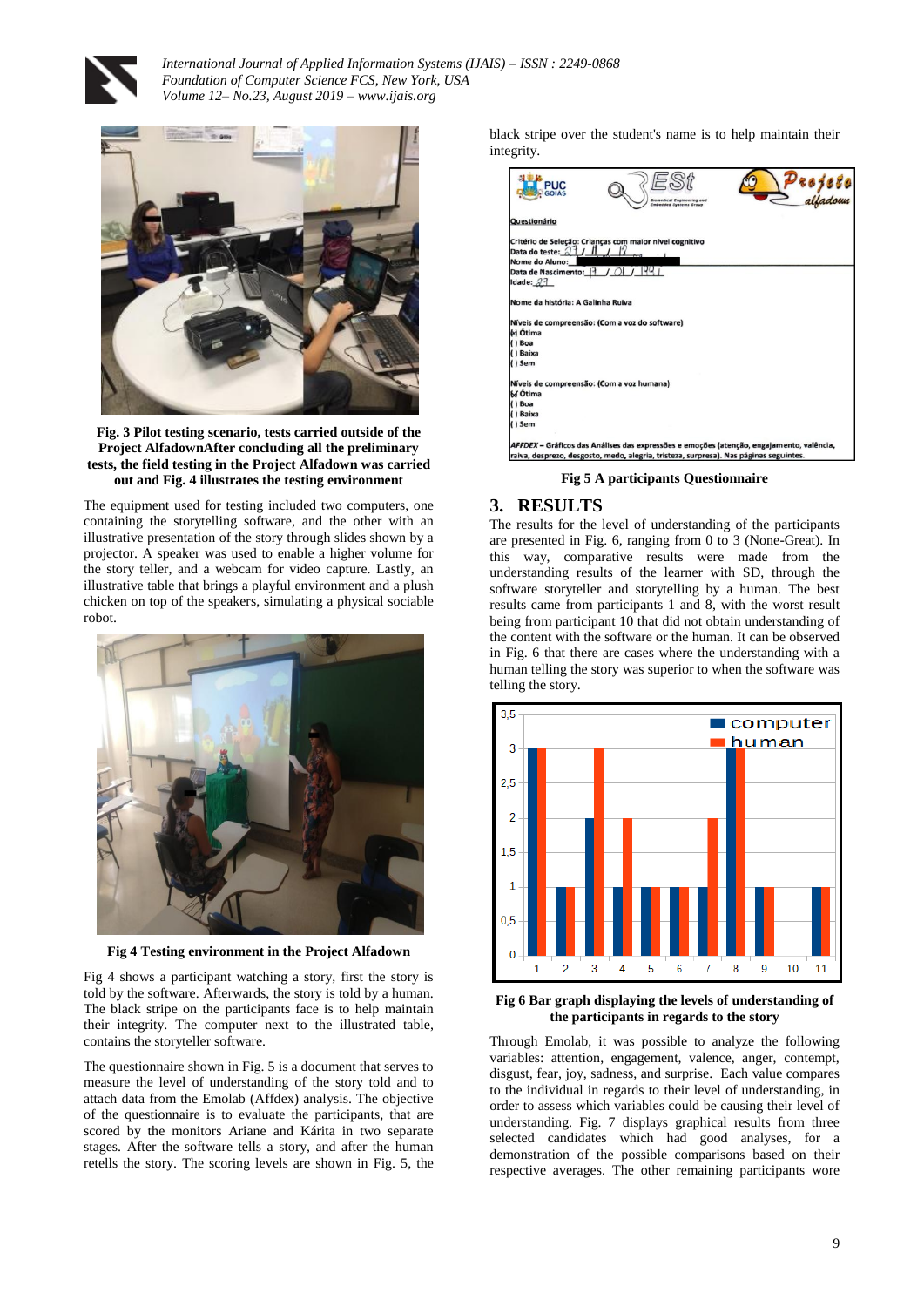

glasses which proved to be a hindrance in performing the analysis.

Fig. 7 shows the average of attention, the remaining variables could also be generated, and the analyses of the graphs can be made together since one or more graphs could imply in other graphs. For participant 3 it cannot be said that the attention variable was important regarding the level of understanding, since the participant had a higher attention with a computer yet a better understanding with the human. Now for participant 7 it can be said that attention was an important variable for the level of understanding since the levels of attention reflect the understanding. For participant 6, it can be said that the levels of attention do not portray the level of understanding with exactness.



**Fig. 7 Bar graph comparing the results of the average attention variable for 3 participants**

Fig. 8 demonstrates the attention and engagement of participant 6 varying during the story told by the software and Fig. 9 shows the same variables but with a human telling the story. The attention graph for participant 6, presents which areas of the story had a higher relevance, generating new forms of individual interpretations, which can generate new conclusions, even about the type of story being told. Thus, by verifying all the variables: attention, engagement, valence, anger, contempt, disgust, fear, joy, sadness, and surprise, not only the two variables presented, it is possible to assess which activities would be the best for each individual participant. In addition, to estimate which variables are most important to improve for future works, for example, the use of a sociable robot that could minimize the level of sadness during an activity.



**Fig 8 Analysis of participant 6 with the software telling the story, displaying attention and engagement variables**



**Fig 9 Analysis of participant 6 with a human telling the story, displaying attention and engagement variables**

## **4. CONCLUSION**

The conclusion obtained in this work, in relation to complexity, was about the implementation of the prototype, tests, and the analyses of the results. While in relation to originality, it was about the analysis of the interaction between the storyteller sociable robot with people that have Down Syndrome. For Future works it is in the open, an implementation of a moving sociable robot, and the integration of converting speech to functional text, for a better interactivity.

## **5. ACKNOWLEDGMENTS**

This study was supported by FAPEG *(in portuguese, Fundação de Amparo à Pesquisa de Goiás)* at Pontifical Catholic University of Goiás. Special thanks, to Israel Brito, Jéssica Borges, Sammy Azar, Kaliston de Sousa, Neilto Ribeiro, Matheus Rodrigues, Jesuel Alves and Anelita Neila.